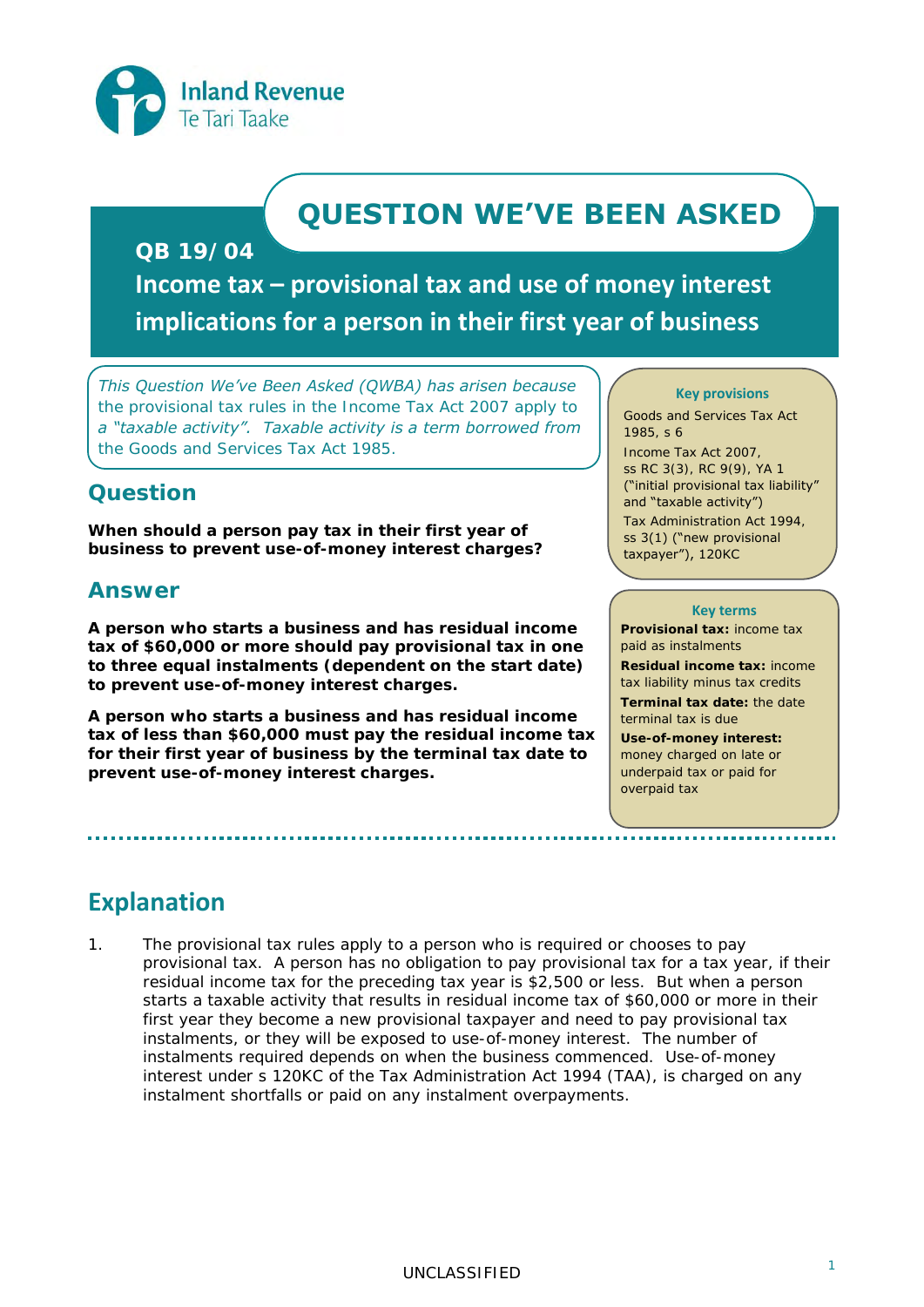

- 2. Originally, a "new provisional taxpayer" was a person who was GST registered and starting a taxable activity. However, this first requirement was removed in 2007 to ensure that someone who was not GST registered could also be treated as a new provisional taxpayer. But the requirement to "start a taxable activity" was left in.
- 3. The same term is also used in the resident withholding tax rules where it was thought necessary to use the GST definition of "taxable activity" with its inclusion of the phrase "whether or not for pecuniary profit" to capture the activity of the not-for-profit sector that is liable for income tax when income exceeds \$1,000. The same approach applies to the provisional tax rules.
- 4. The GST concept of "taxable activity" is used for determining liability to pay provisional tax when starting a business. It includes anything done in connection with the beginning or ending of a taxable activity as well as any activity carried on continuously or regularly, irrespective of profit, involving or intended to involve the supply of goods and services.
- 5. However, unlike for GST, taxable activity also applies to the making of exempt GST supplies, such as financial services or providing residential accommodation. This is because income tax is payable on income arising from such activities but not GST.
- 6. The sort of questions that can arise include the following:
	- What sort of preliminary activities might, or might not, be treated as taxable activities?
	- What happens if an intention exists to carry on a business that then comes to a premature end?
	- If a start-up business has been running at a loss for several years and finally comes into profit will they be treated as starting a taxable activity in that profit year?
- 7. Numerous court decisions have explored what is meant by "taxable activity" in the GST context. These decisions can be equally applied to determine whether a person is starting a taxable activity for the purposes of s RC 9(9) of the Income Tax Act 2007 (ITA). That section applies to a person with an "initial provisional tax liability", an expression defined in s YA 1 of the ITA that also means a "new provisional taxpayer" in the TAA.

#### **Meaning of initial provisional tax liability**

8. A person with an "initial provisional tax liability" under s RC 9(9) of the ITA is also described as a "new provisional taxpayer" in s 3(1) of the TAA. Section YA 1 defines the term:

**initial provisional tax liability***,* means*—*

- (a) for a person who is not a natural person, a provisional tax liability for a tax year in which the person starts to derive income from a taxable activity when—
	- (i) they did not derive income from a taxable activity in any of the 4 previous tax years; and
	- (ii) they have residual income tax of \$60,000 or more in the tax year; and
- (b) for a person who is a natural person, a provisional tax liability for a tax year when—
	- (i) they did not have residual income tax of more than \$2,500 in any of the 4 previous tax years; and
	- (ii) they have residual income tax of \$60,000 or more in the tax year; and

## <sup>2</sup> UNCLASSIFIED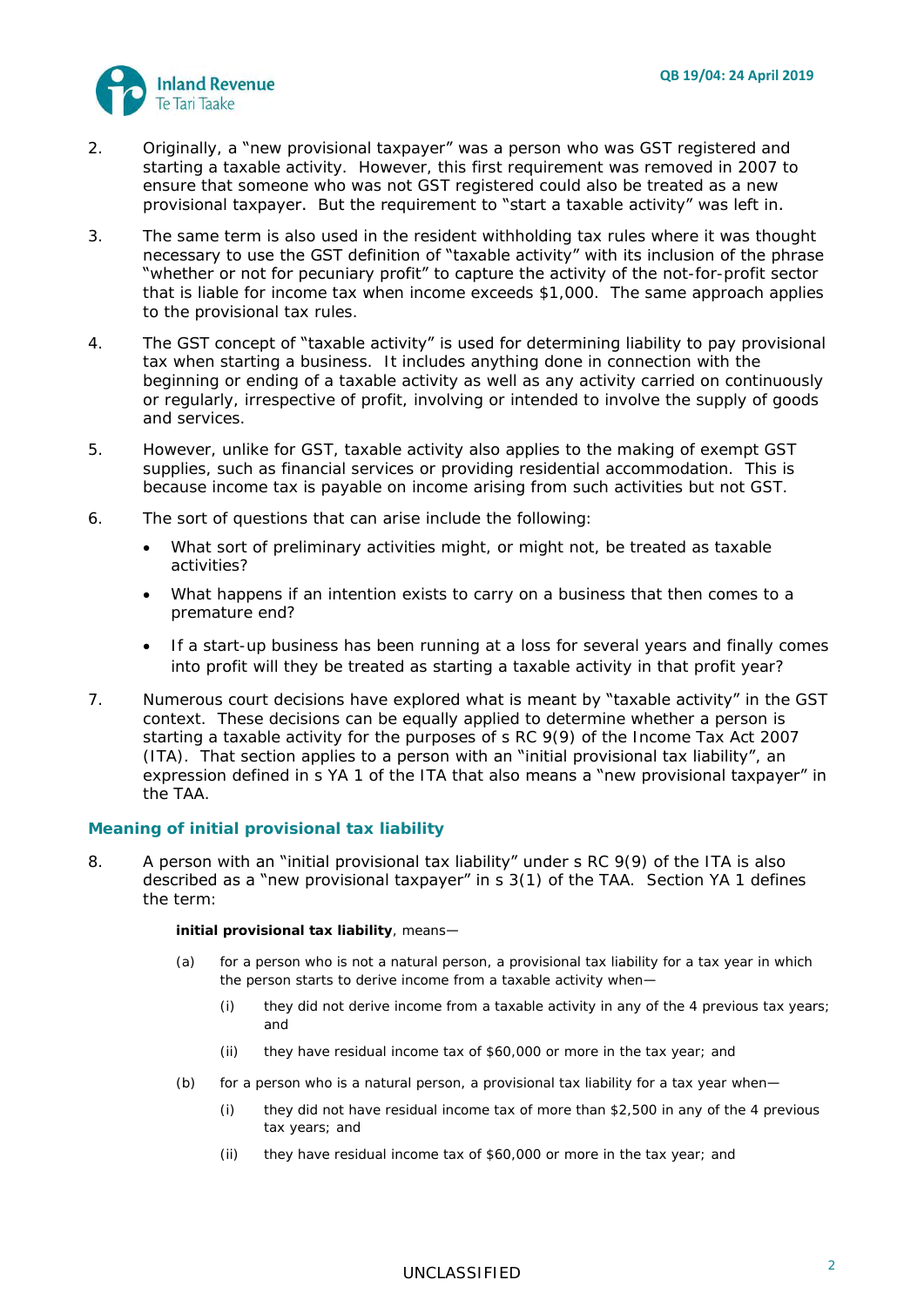

- (iii) in the tax year, they stopped deriving income from employment and then started to derive income from a taxable activity
- 9. This Question We've Been Asked focuses on the meaning of taxable activity and the residual income tax threshold for exposure to use-of-money interest. It, therefore, assumes the remaining requirements for having an initial provisional tax liability, as defined above, have been met. For example, it only applies to an individual who has stopped deriving income from employment and to taxpayers with residual income tax of \$60,000 or more.
- 10. Section RC 9(9) of the ITA exposes new provisional taxpayers to use-of-money interest if they do not pay provisional tax on the number of provisional tax instalment dates determined by the start date of the taxable activity:

*Persons with initial provisional tax liability*

- (9) **A person with a new provisional tax liability** who starts a taxable activity in a tax year is liable to pay interest calculated under section 120KC of the Tax Administration Act 1994 as if they were liable to pay provisional tax for the tax year—
	- (a) in 3 instalments under subsection (3) if they start a taxable activity at some time in the period that starts at the beginning of the corresponding income year and ends 30 days before the date of instalment B:
	- (b) in 2 instalments—
		- (i) in a case to which section RC 13 applies; or
		- (ii) if they pay GST on a 6-monthly basis and start a taxable activity at some time in the period that starts at the beginning of the corresponding income year and ends 30 days before the date of instalment C:
	- (c) in 1 instalment in a case to which section RC 14 applies. [Emphasis added]
- 11. For taxpayers with a standard 31 March balance date, provisional tax instalments are on 28 August (P1), 15 January (P2) and 7 May (P3). The instalments referred to in s RC 9(9)(a) will be on these dates for such a taxpayer.
- 12. The expression "[a] person with a new provisional tax liability" is not defined in the ITA. However, the heading of s RC 9(9), *"Person with initial provisional tax liability"*, is an aide to the interpretation of this phrase. Section 5 of the Interpretation Act 1999 indicates that the meaning of an enactment must be ascertained from its text and in the light of its purpose. Headings may be considered as an indicator to the meaning of the provision.
- 13. The TAA defines a "new provisional taxpayer" in s 3(1) as a person who has an initial provisional tax liability as described in s YA 1 of the ITA. A person with an initial provisional tax liability is identified in s RC 9(9) as a person with a new provisional tax liability. Consequently, all three terms have the same meaning.
- 14. Section RC 9(9), from the 2018 tax year, treats both individuals and non-natural persons (such as companies) as new provisional taxpayers when they start a new taxable activity and have residual income tax of \$60,000 or more. They usually will have no obligation to pay provisional tax under s RC 3(3), because their prior year's residual income tax was \$2,500 or less. But if they do not make one to three equal instalments of provisional tax (depending on the start date of the taxable activity) as set out in s 120KC of the TAA, they will be exposed to use-of-money interest on any shortfall. Overpayments at these instalment dates will entitle new provisional taxpayers to receive interest.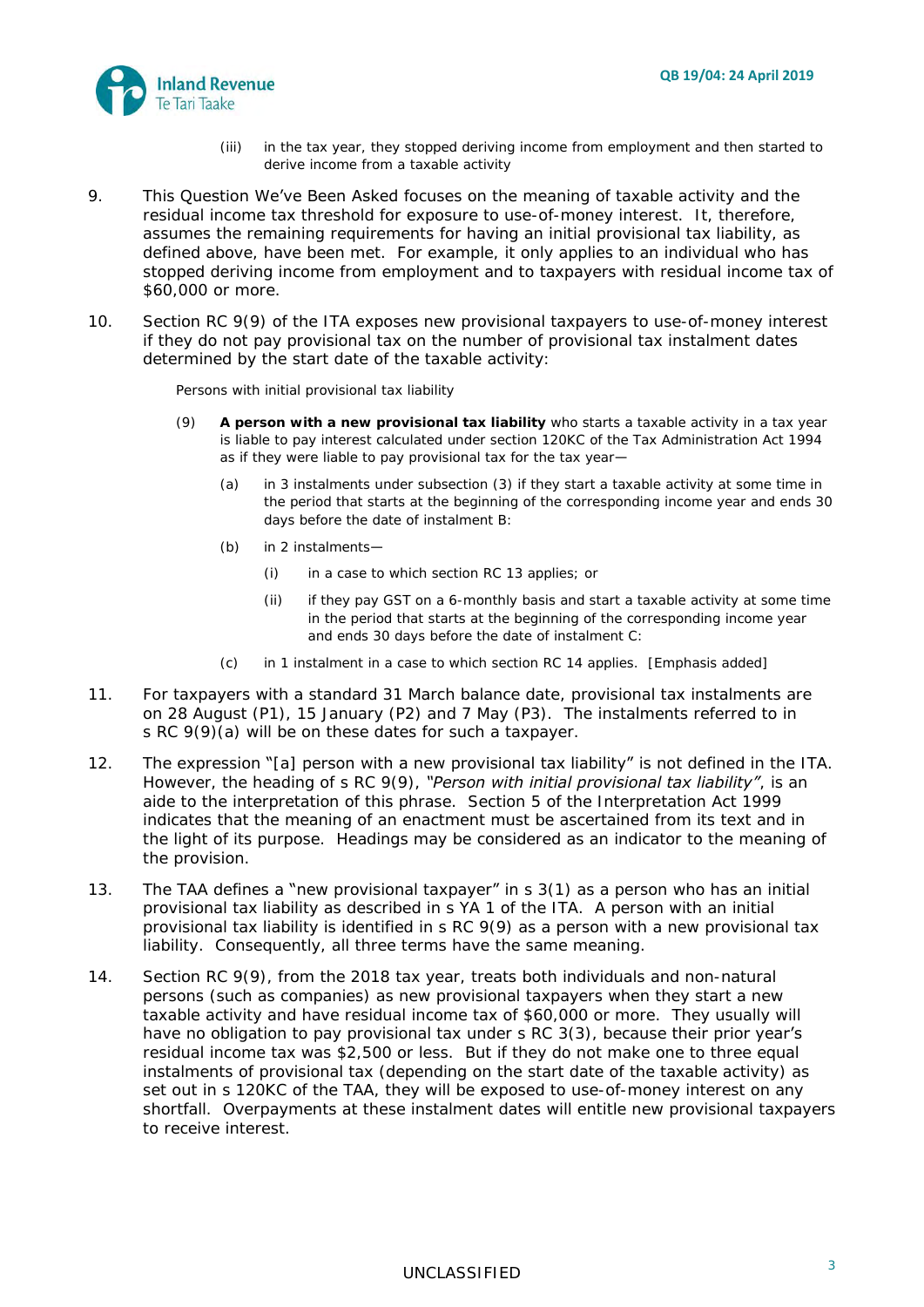

#### **Meaning of taxable activity**

- 15. In the provisional tax rules, "taxable activity" is defined as having the same meaning as it has in s 6 of the Goods and Services Tax Act 1985 (GSTA) except that the exclusion in s 6(3)(d) (the making of exempt supplies) does not apply. GST exempt supplies such as financial services are subject to income tax, so the GST exclusion for these supplies is not relevant for provisional tax purposes.
- 16. Section 6(1)–(3)(d) of the GSTA defines "taxable activity":
	- (1) For the purposes of this Act, the term taxable activity means—
		- (a) **any activity which is carried on continuously or regularly by any person, whether or not for a pecuniary profit, and involves or is intended to involve, in whole or in part**, **the supply of goods and services** to any other person for a consideration; and includes any such activity carried on in the form of a business, trade, manufacture, profession, vocation, association, or club:
		- (b) without limiting the generality of paragraph (a), the activities of any public authority or any local authority.
	- (2) **Anything done in connection with the beginning or ending, including a premature ending, of a taxable activity is treated as being carried out in the course or furtherance of the taxable activity**.
	- (3) Notwithstanding anything in subsections (1) and (2), for the purposes of this Act the term taxable activity shall not include, in relation to any person, —
		- (a) being a natural person, any activity carried on essentially as a private recreational pursuit or hobby; or
		- (aa) not being a natural person, any activity which, if it were carried on by a natural person, would be carried on essentially as a private recreational pursuit or hobby; or
		- (b) any engagement, occupation, or employment under any contract of service or as a director of a company, subject to subsection (4); or
		- (c) any engagement, occupation, or employment—
			- (i) pursuant to the [Members of Parliament \(Remuneration and Services\) Act](http://www.legislation.govt.nz/act/public/1985/0141/143.0/link.aspx?id=DLM4034212#DLM4034212)  [2013](http://www.legislation.govt.nz/act/public/1985/0141/143.0/link.aspx?id=DLM4034212#DLM4034212) or the [Governor-General Act 2010:](http://www.legislation.govt.nz/act/public/1985/0141/143.0/link.aspx?id=DLM2999100#DLM2999100)

 (ii) as a Judge, Solicitor-General, Controller and Auditor-General, or Ombudsman:

 (iia) pursuant to an appointment made by the Governor-General or the Governor-General in Council and evidenced by a warrant or by an Order in Council or by a notice published in the *Gazette* in accordance with section 2(2) of the Official Appointments and Documents Act 1919:

 (iii) as a Chairman or member of any local authority or any statutory board, council, committee, or other body, subject to subsection (4); or

(d) any activity to the extent to which the activity involves the making of exempt supplies.

[Emphasis added]

- 17. The words in bold text are particularly relevant to the question asked. To be a "taxable activity", the activity is described as:
	- being carried on continuously or regularly;
	- whether or not for pecuniary profit;
	- involving or intended to involve, in whole or part, the supply of goods and services; and

## <sup>4</sup> UNCLASSIFIED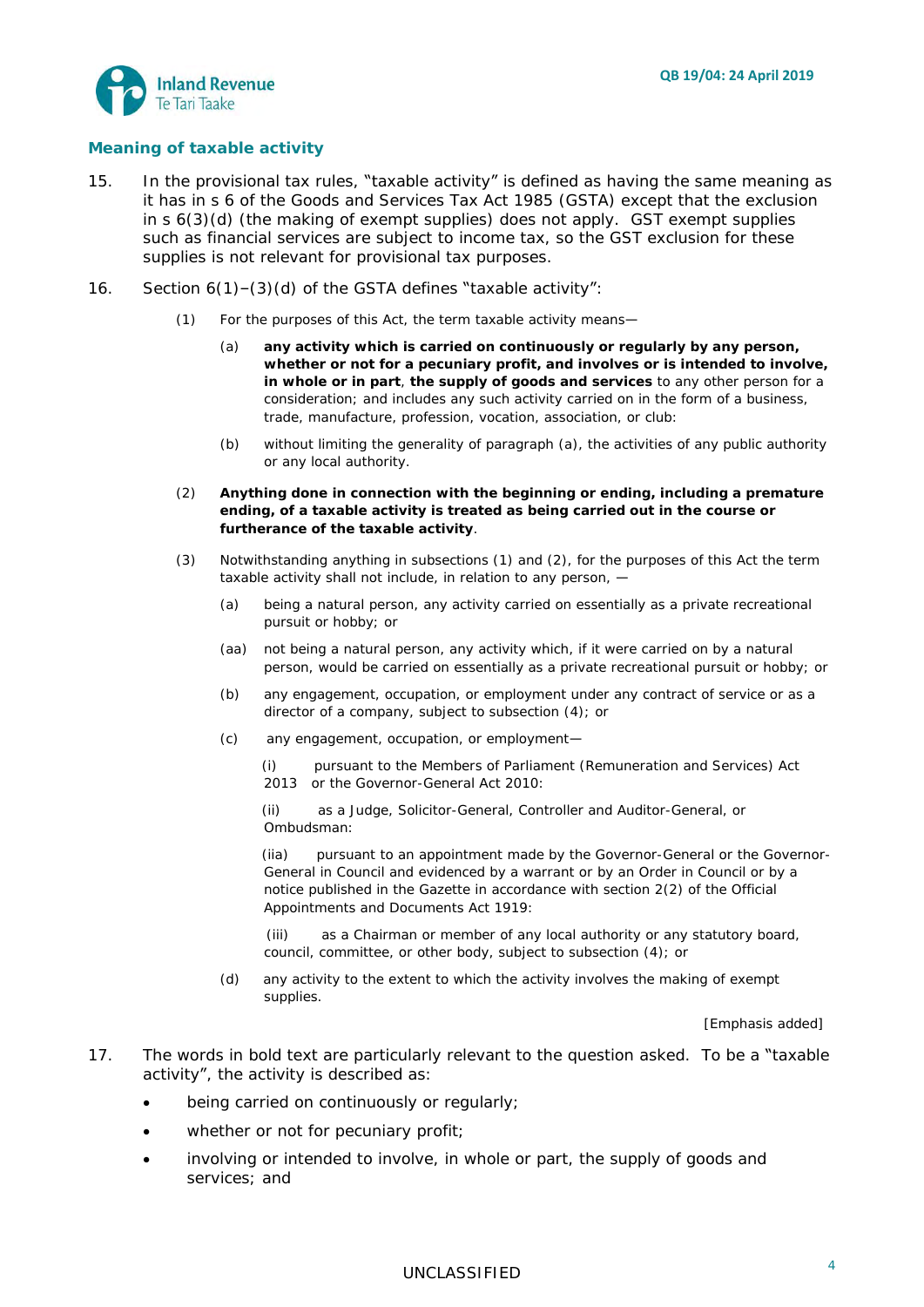

- includes anything done in connection with the beginning or ending (including a premature ending) of the taxable activity.
- 18. The courts have clarified the meaning of "activity" and what is meant by the phrase "carried on continuously or regularly", and these are now well understood. Activity is a broad concept involving a combination of tasks undertaken, or a course of conduct pursued by, the taxpayer: *CIR v Newman* (1995) 17 NZTC 12,097 (CA), per Gault J at [32] and *CIR v Bayly* (1998) 18 NZTC 14,073 (CA), per Richardson P at [23].
- 19. To be carried on "continuously or regularly", the activity must not have ceased in a permanent sense or have been interrupted in a significant way. It must be carried on at reasonably short intervals with a steadiness or uniformity of action so that it recurs or is repeated at fairly fixed times or at generally uniform intervals to be of a habitual nature and character: *Newman* per Richardson J at [20]; *Case N27* (1991) 13 NZTC 3,229 (TRA), Judge Bathgate at [26] and [27]; *Allen Yacht Charters Ltd v CIR* (1994) 16 NZTC 11,270 (HC).
- 20. The activity must involve, or be intended to involve, the supply of goods or services for consideration.
- 21. Judge Bathgate in *Case N27* at [28] noted the actual supply of goods and services is not necessary so long as there is an intention to be involved in that supply. He considered this introduced a subjective element to an otherwise objective provision. It would then be "a matter of fact and degree to be ascertained from all the evidence in a particular case". If no actual supplies are made, there may still be a taxable activity if there is an intention that the activity will involve the making of supplies.
- 22. Judge Barber considered the application of s 6(2) of the GSTA in *Case P73* (1992) 14 NZTC 4,489 (TRA), concluding that commencement work can be only added under that provision to the establishment of a taxable activity. Commencement work cannot by itself amount to a taxable activity. Therefore, if something is done in connection with the beginning of a taxable activity, that beginning activity is treated as part of that taxable activity. However, if no taxable activity is subsequently commenced, the commencement actions are not sufficient on their own to be treated as a taxable activity.

#### **Summary**

- 23. The start of a taxable activity is a concept well understood in the GST context and it also applies to the provisional tax rules. It includes anything done in connection with the beginning or ending of a taxable activity as well as any activity carried on continuously or regularly, irrespective of profit, involving or intended to involve the supply of goods and services. Under the provisional tax rules, a taxable activity includes GST-exempt supplies and applies to persons who are not GST registered.
- 24. When a new provisional taxpayer starts a taxable activity, they will have an exposure to use-of-money interest where their residual income tax in that year is \$60,000 or more if they do not pay one to three instalments on the provisional tax instalment dates as set out in s RC 9(9) of the ITA in conjunction with s 120KC of the TAA. Where two or three instalments are required, each payment must be of equal amounts. Where only one payment is required, it must be a lump sum payment on or before the third instalment date. This is despite a new provisional taxpayer not having an obligation to pay provisional tax under s RC 3(3) where their prior year's residual income tax was \$2,500 or less.
- 25. A new provisional taxpayer starting a taxable activity with residual income tax in that first year below \$60,000 will, because of s 120KE of the TAA, be exposed to use-ofmoney interest only if they do not pay the residual income tax by the terminal tax date.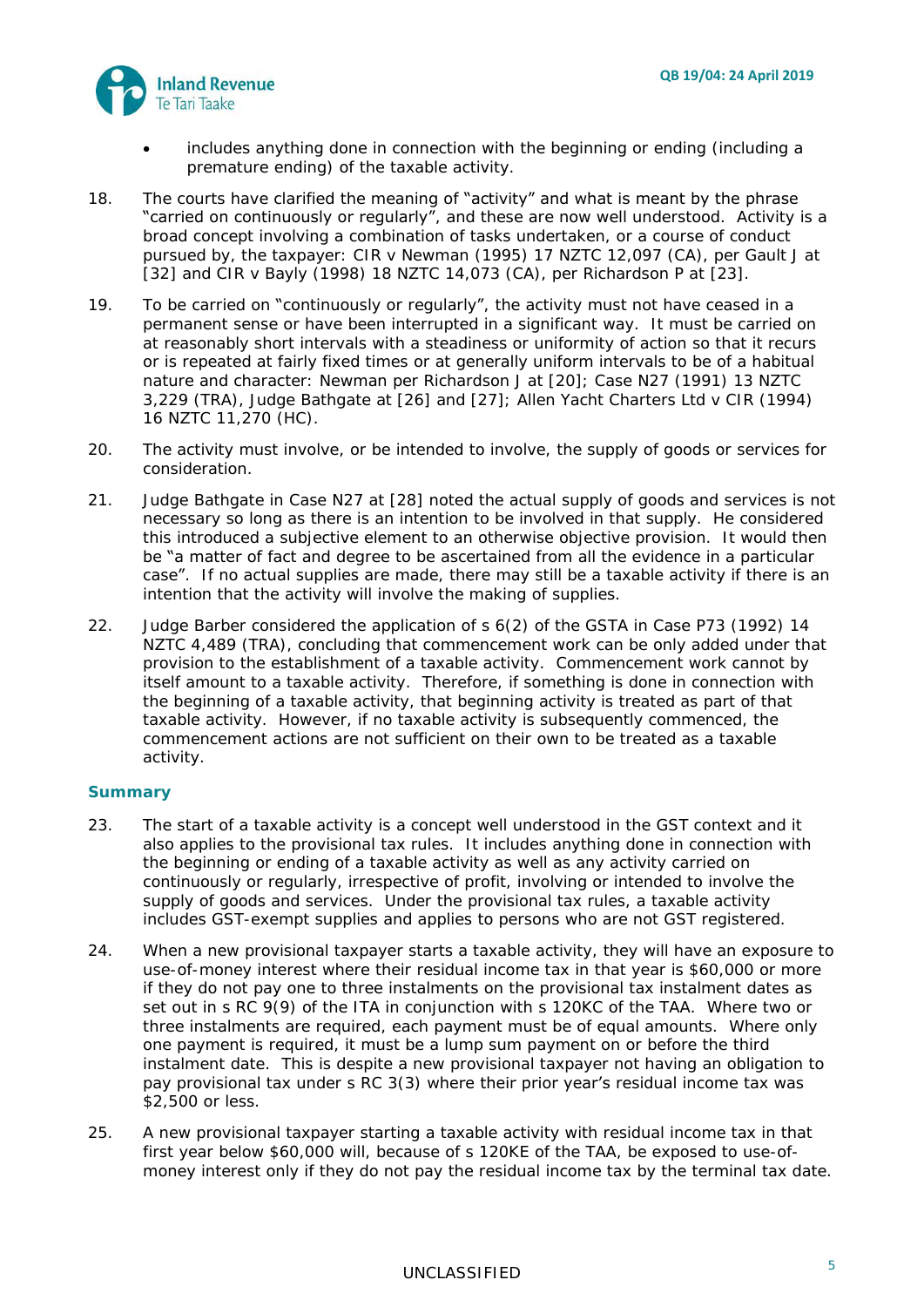

The terminal tax date is on 7 February of the following year for taxpayers with a 31 March balance date whose tax account is not linked to an agent with an extension of time arrangement.

26. The following flowcharts and examples illustrate these points:

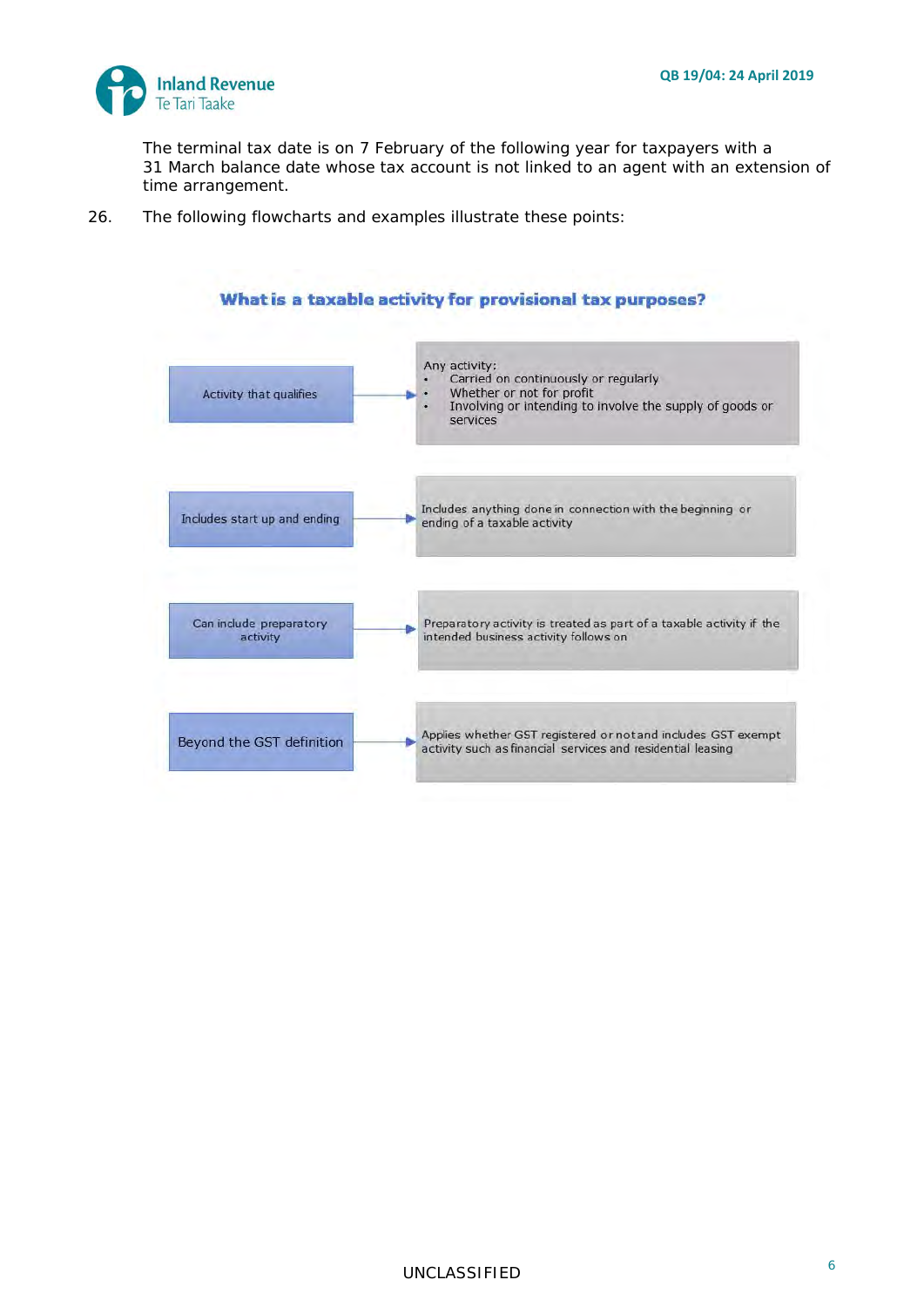



### **Examples**

**Example 1 – New business deriving only passive income with residual income tax of \$60,000 or more**

**Facts:** Marnie Oil Ltd is established on 1 April 2018 and crowd-funds to grow plantation mānuka on the East Cape for mānuka oil production. It raises capital of \$6 million that it invests at 4%, resulting in income of \$240,000 and \$67,200 residual income tax by 31 March 2019 (it holds a resident withholding tax exemption certificate). In the next tax year, it secures a forestry right over a block of land and begins planting with a view to harvesting and pressing leaves in years 4–10. It will also earn a share of income from bee-hives placed on the property by a mānuka honey producer.

**Question:** Did Marnie Oil have an "initial provisional tax liability" for the 2019 tax year?

**Answer:** Yes. Marnie Oil has residual income tax exceeding \$60,000 at 31 March 2019. It has not at that date commenced a taxable activity, but it has raised capital and earned passive income on that capital while preparing to commence the mānuka plantation. This preparatory work in year 1 is treated as being the start of the taxable activity subsequently commenced in year 2, and Marnie Oil also had a firm intention in year 1 to be involved in the manuka oil business when it sought and raised capital for this purpose.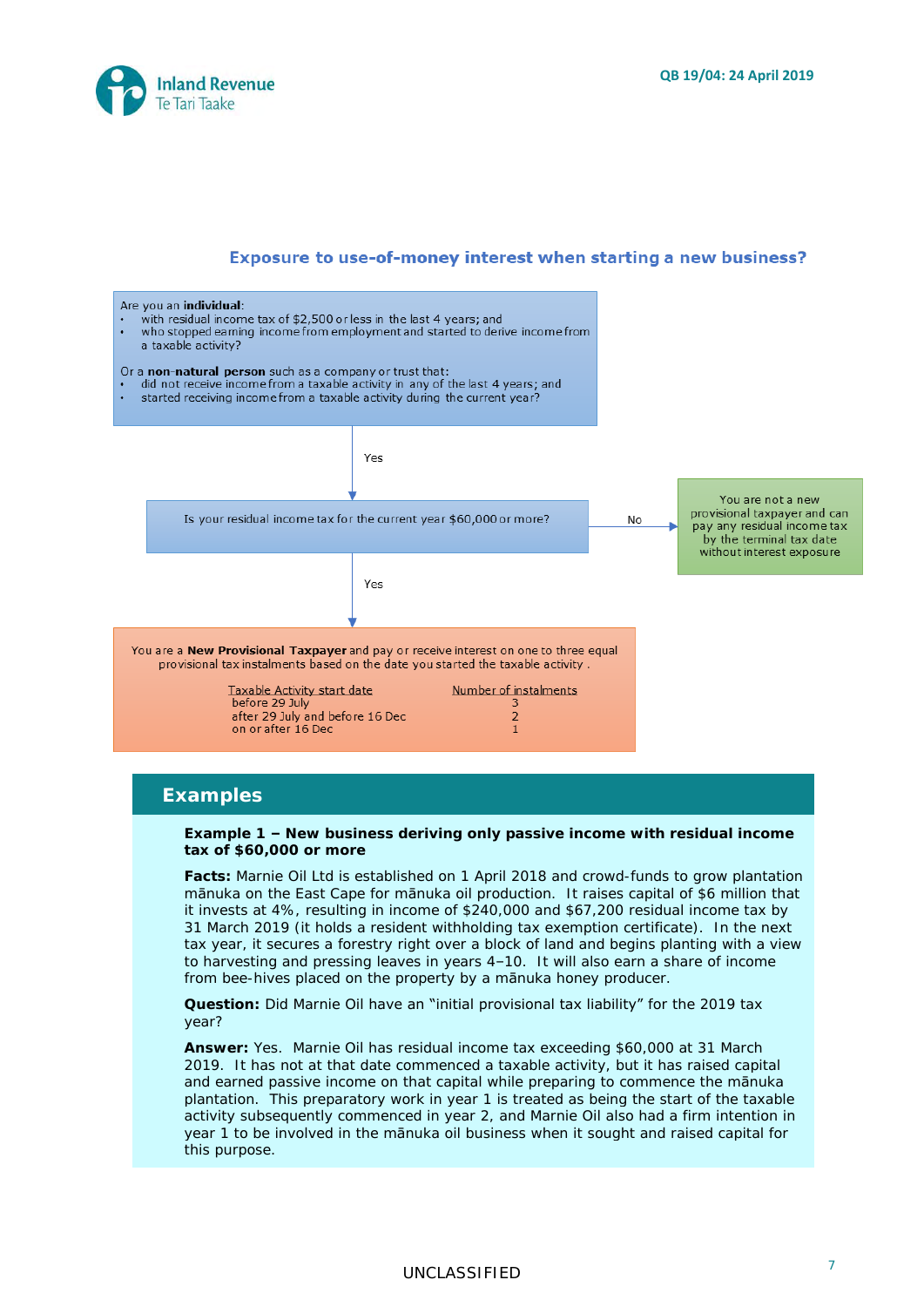

This is the impact of the meaning of "taxable activity" for the provisional tax rules in the ITA that references to s 6 of the GSTA. Section 6(2) of the GSTA states, "[a]nything done in connection with the beginning or ending of a taxable activity is treated as being carried out in the furtherance of the taxable activity". This approach was confirmed in *Case P73*.

Furthermore, s 6(1)(a) of the GSTA states that a taxable activity can be an activity that "involves or is intended to involve" the making of taxable supplies. The plain meaning of the provision is that a taxpayer may have a taxable activity before any supplies are ever made. Consistent with this, Judge Bathgate in *Case N27* held that the supply of goods and services is not necessary, provided an intention exists to be involved in that supply. Numerous examples of this occur in primary products industries such as establishing kiwifruit orchards, vineyards and forestry ventures where expenses are incurred for long periods before income is derived.

Marnie Oil will have an initial provisional tax liability as it did not have residual income tax of more than \$2,500 in any of the four prior years and it will have residual income tax of \$60,000 or more in the 2019 tax year. Consequently, if it does not voluntarily pay provisional tax in three equal instalments (that is, on P1, P2 and P3) of \$22,400 under s RC 9(9)(a) of the ITA and s 120KC of the TAA, use-of-money interest will be charged on any shortfall from the date of the shortfall until the amount is paid.

**Example 2 – New business deriving only passive income with residual income tax less than \$60,000**

**Facts:** The same facts as in example 1 apply but the income is invested at 3% so residual income tax is only \$50,400 for the 2019 tax year.

**Question:** Did Marnie Oil have an initial provisional tax liability for the 2019 tax year?

*Answer:* No. Marnie Oil has residual income tax that is under \$60,000 for the 2019 tax year and no residual income tax in the four prior tax years. Consequently, it does not have an "initial provisional tax liability" in that tax year and is not exposed to use of money interest. It will have an obligation to pay the residual income tax on the terminal tax date of 7 February 2020.

**Example 3 – New business with residual income tax of \$60,000 or more ends prematurely** 

**Facts**: An Australian tea tree oil producer, TTO Pty decides to expand into New Zealand mānuka oil production as it has greater therapeutic benefits than tea tree oil against certain types of bacteria and only small quantities are being produced. It makes an application for Overseas Investment Office approval on 30 September 2018 to buy a large block of land covered in manuka on the East Cape and has plans to augment this with additional planting of manuka seedlings. While the application is being processed, TTO hires staff, incurs legal fees and receives a \$2.4 million capital contribution from a mānuka honey producer who wants to have an exclusive right to place hives on the property. The capital contribution is taxable under s CG 8 of the ITA and must be spread equally over 10 years. Consequently, \$240,000 is allocated to the 2019 tax year, and residual income tax exceeds \$60,000.

On 1 October 2019, the Overseas Investment Office turns down the application because all the mānuka leaf is going to be processed in Australia at the company's existing tea tree facilities and there is not enough benefit flowing to New Zealand. TTO is forced to repay the \$2.4 million and abandon its business plans.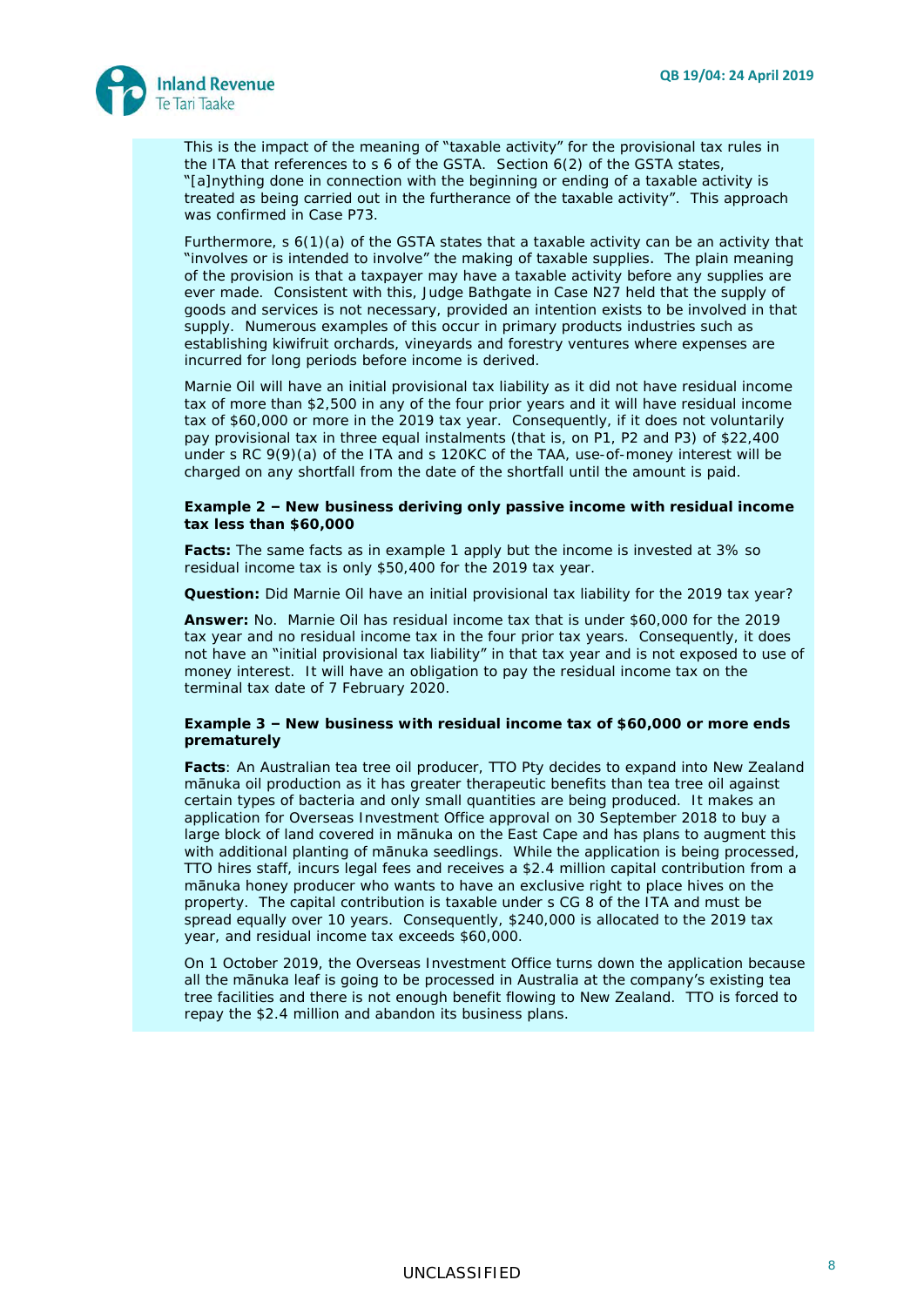

**Question:** What are TTO's provisional tax obligations and use-of-money interest exposure for the 2019 and 2020 tax years?

**Answer:** TTO has carried on an activity in the 2019 tax year that is intended to involve the supply of goods. The work undertaken is beyond mere preparation as it has received a significant contractual payment, incurred expenditure and followed up on a detailed land acquisition and harvesting plan. TTO, therefore, had a "taxable activity" in the 2019 tax year in terms of  $s$  6(1)(a) of the GSTA despite the land purchase being subsequently thwarted on 1 October 2019 and the business being terminated in the 2020 tax year. Consequently, TTO has an initial provisional tax liability in the 2019 tax year and is exposed to use-of-money interest if it does not voluntarily make the payments determined under s 120KC of the TAA.

As a new provisional taxpayer commencing a taxable activity on 30 September 2018 (being after 29 July but before 16 December) the number of provisional tax instalments required under s 120KC of the TAA is two in the 2019 tax year, assuming a balance date of 31 March. Anything done in connection with the premature ending of a taxable activity is expressly treated as being carried out in the course of the taxable activity under s 6(2) of the GSTA.

In the 2020 tax year, TTO has only expenditure and deductions to claim and no income, as it has repaid the entire capital contribution made by the honey producer. However, because its residual income tax exceeded \$2,500 in the 2019 tax year it is a provisional taxpayer for the 2020 tax year and opts to use the standard option to pay provisional tax of 105% of 2019 residual income tax divided by three at P1 on 28 August 2019.

Having learnt of the Overseas Investment Office decision on 1 October 2019, TTO decides to swap to the estimation method. It sends a secure email to Inland Revenue advising of this using myIR and estimates zero for P2 on 15 January 2020. The nil estimate is still reasonable at P3 and no revised estimate is required to be filed. TTO also files an IR348 showing each employee's finish date, then it files a final tax return in July 2020 seeking a refund of tax paid on 28 August 2019 and includes a letter to Inland Revenue advising the date it ceased to carry on business and the reason why. TTO also confirms it no longer has any assets and encloses a balance sheet and profit and loss account up to the date it ceased to carry on business.

**Example 4 – Start up business with losses comes into profit**

**Facts:** Sateconnect Ltd is a start-up firm and has incurred tax losses for 5 years while it develops intellectual property that is based on the provision of satellite internet cover to support the Internet of Things connectivity. Following the successful launch of the first satellite it is able to quickly monetarise its IP and in year 6 the residual income tax is over \$60,000 and all carried forward tax losses are used up.

**Question:** Is Sateconnect a new provisional taxpayer starting a taxable activity in year 6?

**Answer:** No. Sateconnect incurred tax losses testing and developing its IP with the full intention of monetarising this when satellite internet became a reality. As a result, it commenced a taxable activity when it was first set up in year 1. As the residual income tax in year 5 was less than \$2,500, Sateconnect has no obligation to pay provisional tax in year 6 under s RC 3(3) of the ITA.

However, because the residual income tax in year 6 exceeds the use-of-money interest terminal tax safe harbour of less than \$60,000, the residual income tax will need to be voluntarily paid by the last instalment date for provisional tax for year 6 if use-ofmoney interest is to be avoided. If Sateconnect makes no payments on the first and second instalment dates for provisional tax for year 6 this will correctly reflect its default status of adopting the standard method which requires 3 instalment payments of one third of the  $5<sup>th</sup>$  year's residual income tax multiplied by 105% (or if that year has yet to be filed, the  $4<sup>th</sup>$  year's residual income tax multiplied by 110%). Both those amounts are nil.

Sateconnect will be a provisional taxpayer in year 7 and needs to choose what method it wishes to adopt for that year or default to the standard method.